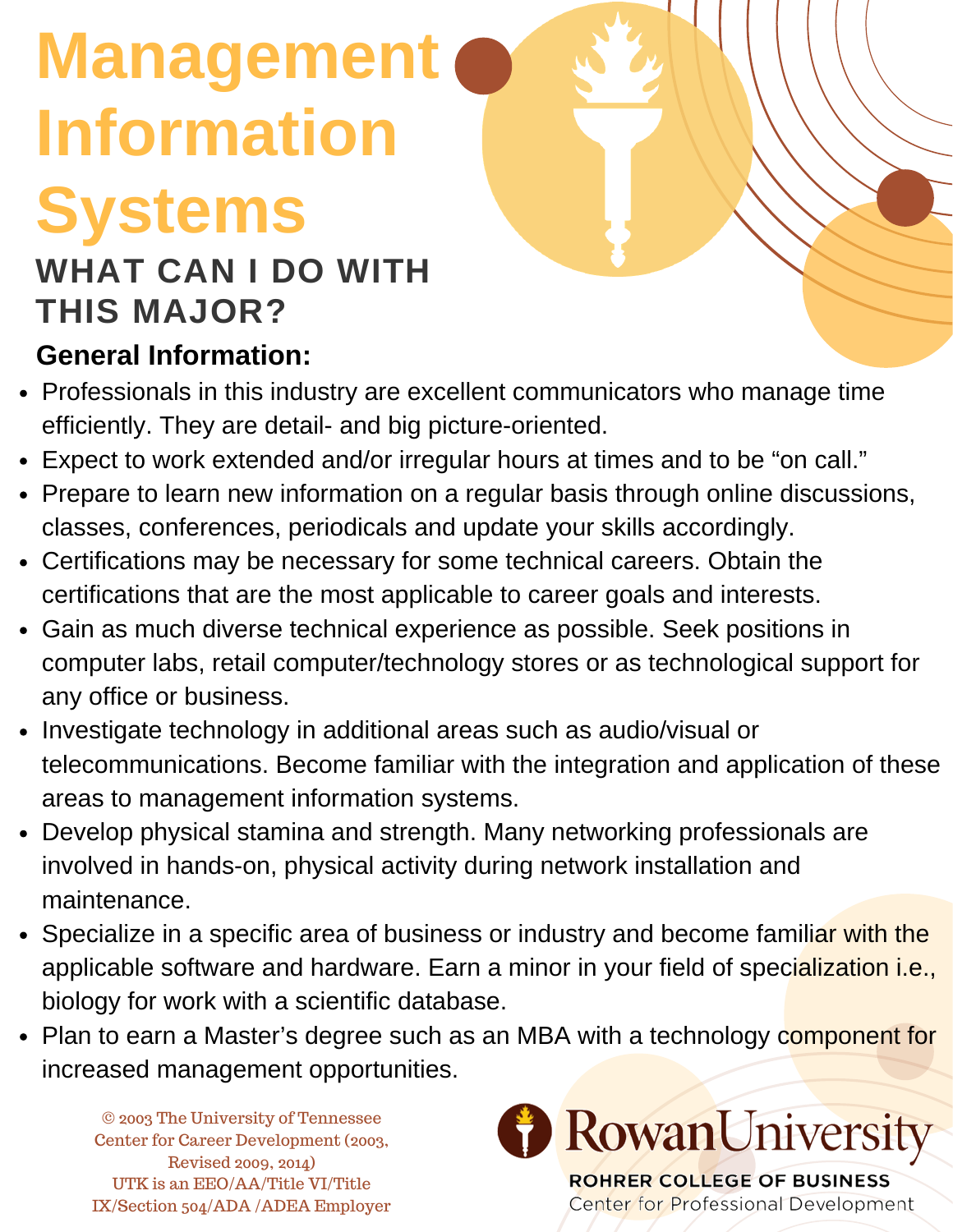#### Network Administration

**Intranet, Local Area Networks (LANs), Wide Area Networks (WANs), Network Segments, Hardware, Software:**

Development Installation **Testing** Monitoring **Maintenance Security** Support

## Employers

Financial Healthcare/medical Manufacturing Education **Consulting** Retail Nonprofit Energy **Transportation** Consumer goods Media/entertainment **Hospitality** Construction **Telecommunications** 

## Strategies for Network Administration

- Seek technical work experience in university computer labs.
- Develop effective analytical and problem solving skills and the ability to think strategically about technology.
- Acquire strong oral and written communication skills and interest in helping others, particularly those who may have limited computer training.
- Expect to spend a significant amount of time responding to inquiries from colleagues, customers, employees.
- Obtain applicable certifications such as those offered by Cisco or Microsoft for network admin- istrator roles.



ROHRER COLLEGE OF BUSINESS Center for Professional Development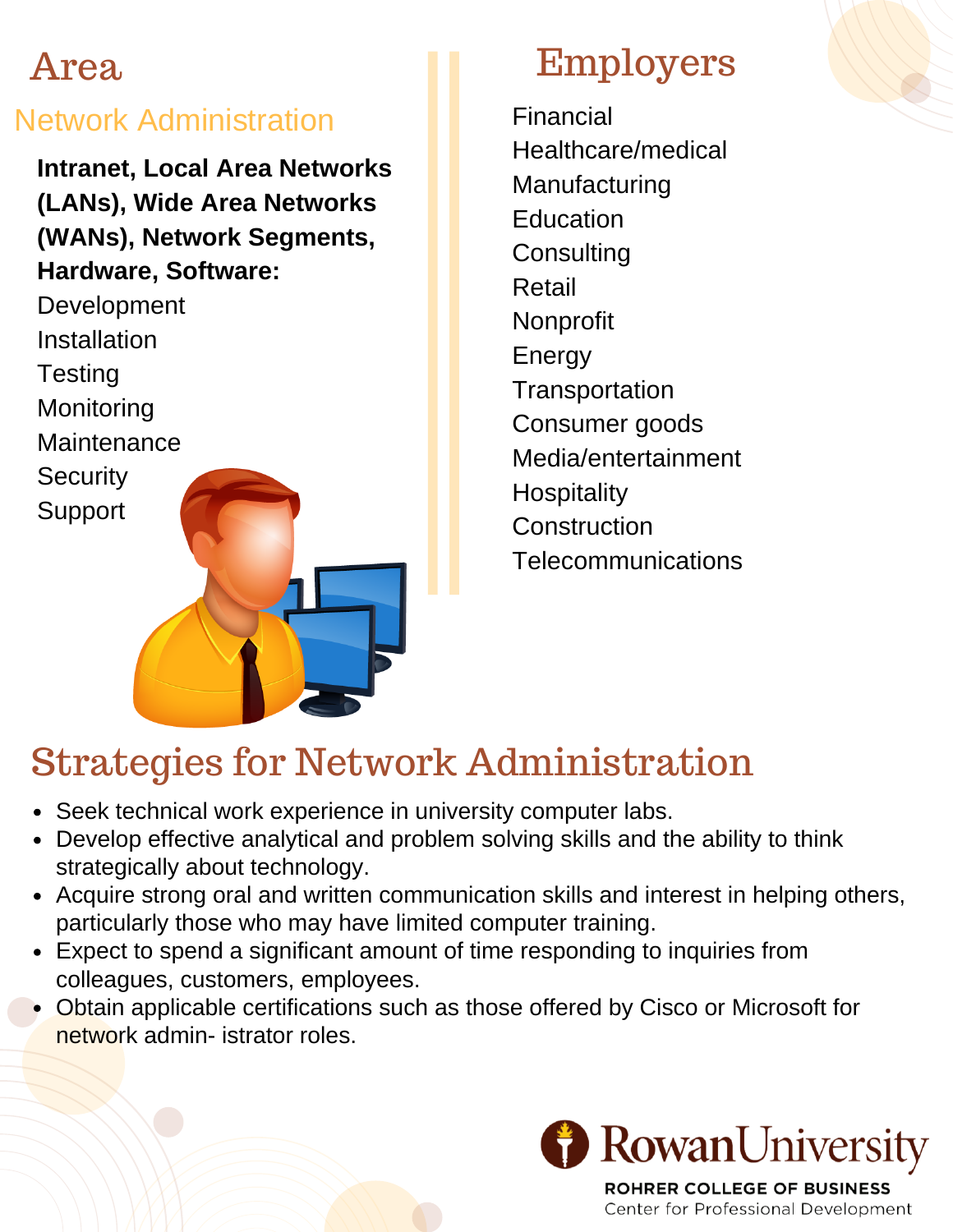#### Database Administration

Development Installation **Testing** Maintenance Support Data Archiving, Storage, Restoration **Security** Upgrading Systems Integration Management

## Employers

Financial Healthcare/medical Manufacturing **Education Consulting** Nonprofit Energy **Transportation** Consumer goods Media/entertainment **Hospitality Construction Telecommunications** 

## Strategies for Database Administration

- Develop logical thinking skills, attention to detail and the ability to concentrate for long periods of time.
- Seek general knowledge of computer languages and database management software; consider specializing in one for increased marketability.
- Acquire strong communication skills for working work with teams of programmers and with staff who may have limited computer training.
- Plan to work with management to identify the goals of the database and analysts' needs.

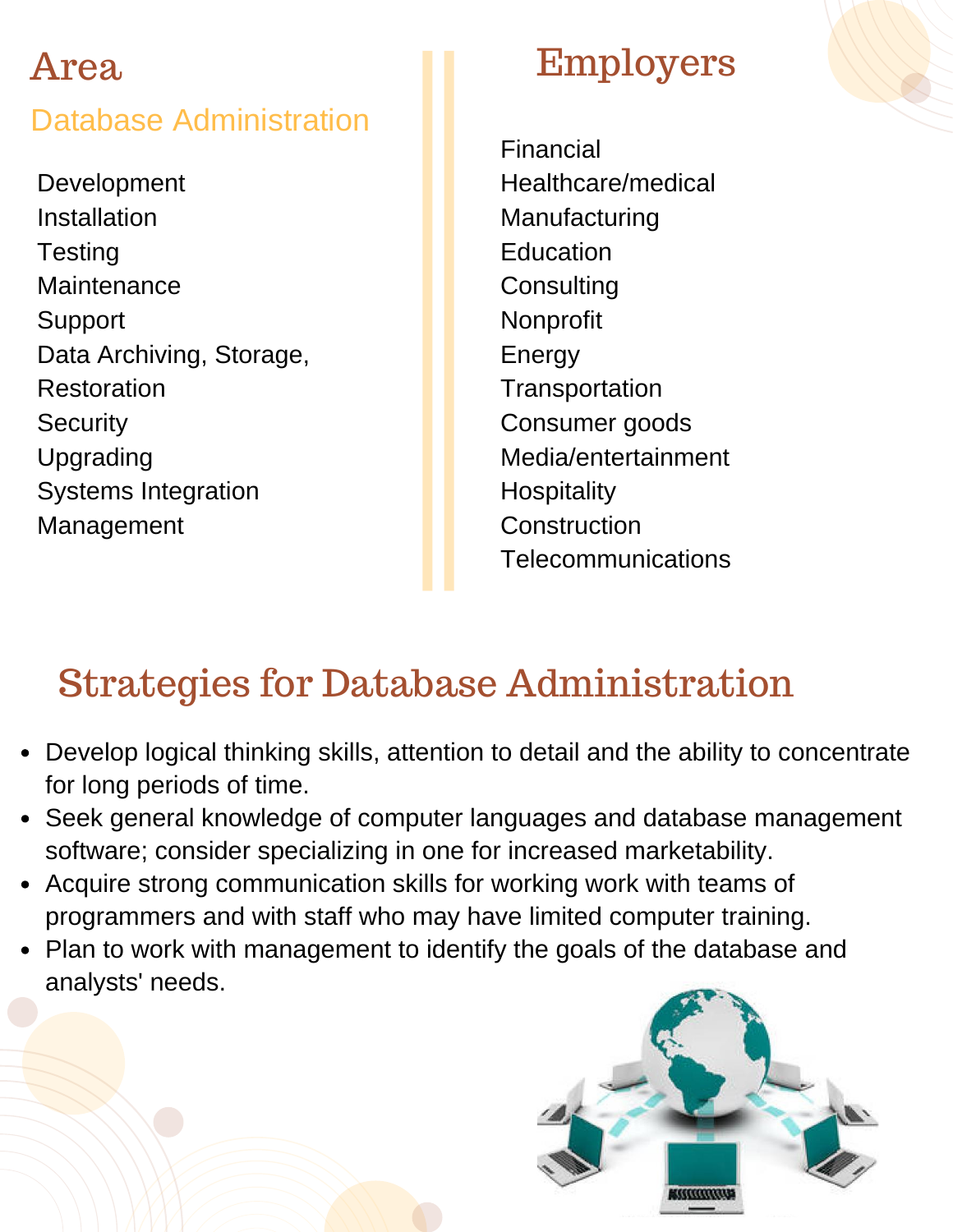### Area **Systems** Development / Analysis

Planning Analysis Design Implementation/Coding Integration/Testing Installation/Deployment Operations/Maintenance Evaluation **Disposal** 



## Employers

Financial Healthcare/medical Manufacturing **Education Consulting** Retail Nonprofit Energy **Transportation** Consumer goods Media/entertainment **Hospitality** Construction **Telecommunications** 

## Strategies for Systems Development/ Analysis

- Develop excellent interpersonal skills for effective communication with technical and non-technical colleagues and clients.
- Gain knowledge of industries, business areas or government agencies of interest. Complete a minor to gain specialized knowledge related to the field.
- Strengthen logical thinking and problem solving skills.  $\bullet$
- Maintain current knowledge of computer languages and technology.  $\bullet$
- Gain programming experience and specialize for increased opportunities.  $\bullet$
- Obtain business experience through internships or part-time employment.
- Supplement program with courses such as accounting, management, human resources, consulting to increase understanding of business theory.
- Earn a graduate degree in technology or business for advanced opportunities in analysis, project management and executive operations.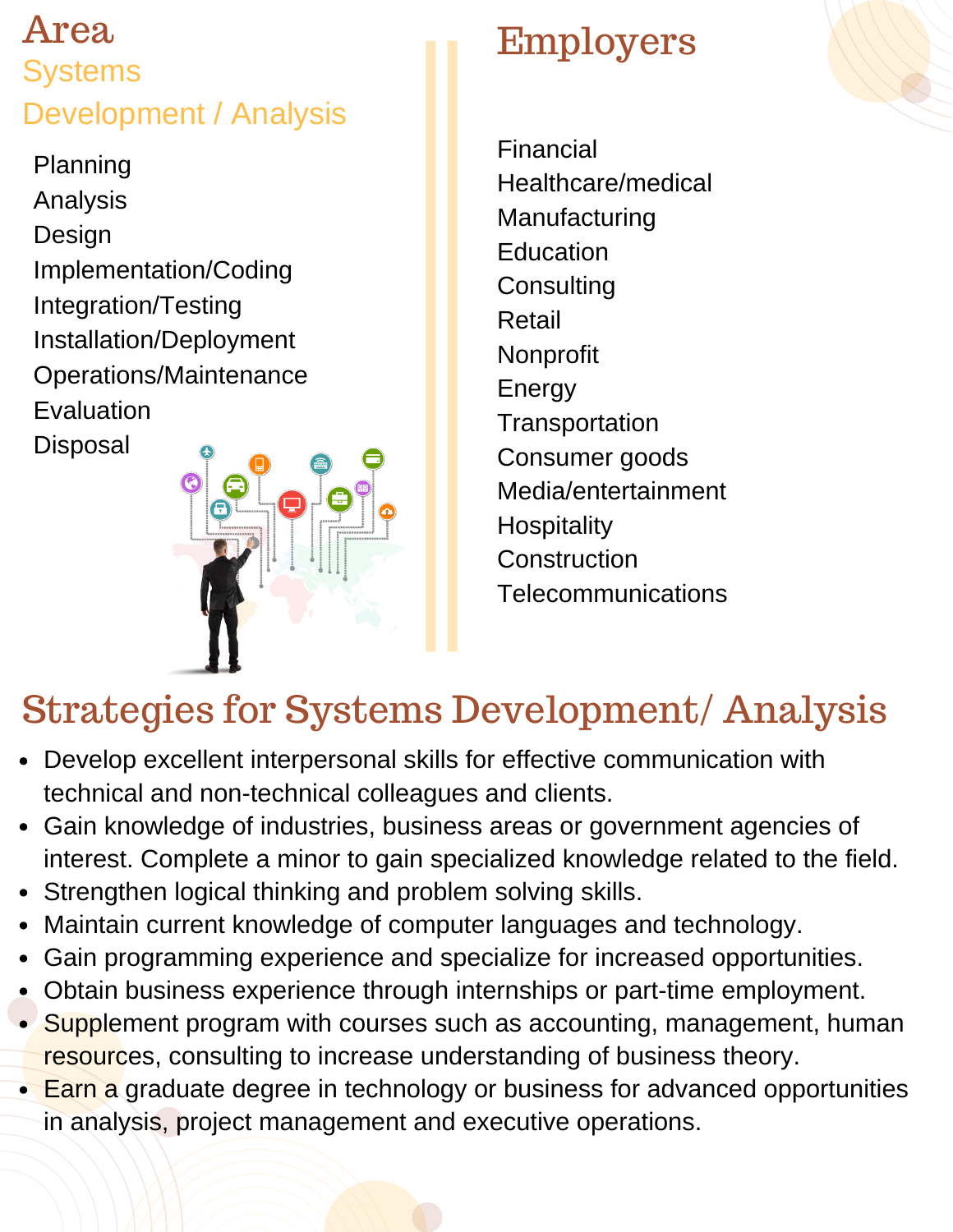## **Security**

**Monitoring Testing** Research **Training** 



## Employers

Financial Healthcare/medical Manufacturing Education **Consulting** Retail Nonprofit Energy **Transportation** Consumer goods Media/entertainment **Hospitality Construction Telecommunications** 

## Strategies for Security

- Develop strong analytical skills, as well as attention to detail, to monitor computer systems for breaches and changes in performance.
- Stay current on the field of cyber security, as security analysts are expected to develop preventative measures to protect and recover, if needed, their organizations' data.
- Plan to work in a particular organization or industry before advancing into a security position. A graduate degree such as a Master of Business Administration in information systems may be preferred for this advanced position.



**ROHRER COLLEGE OF BUSINESS** Center for Professional Development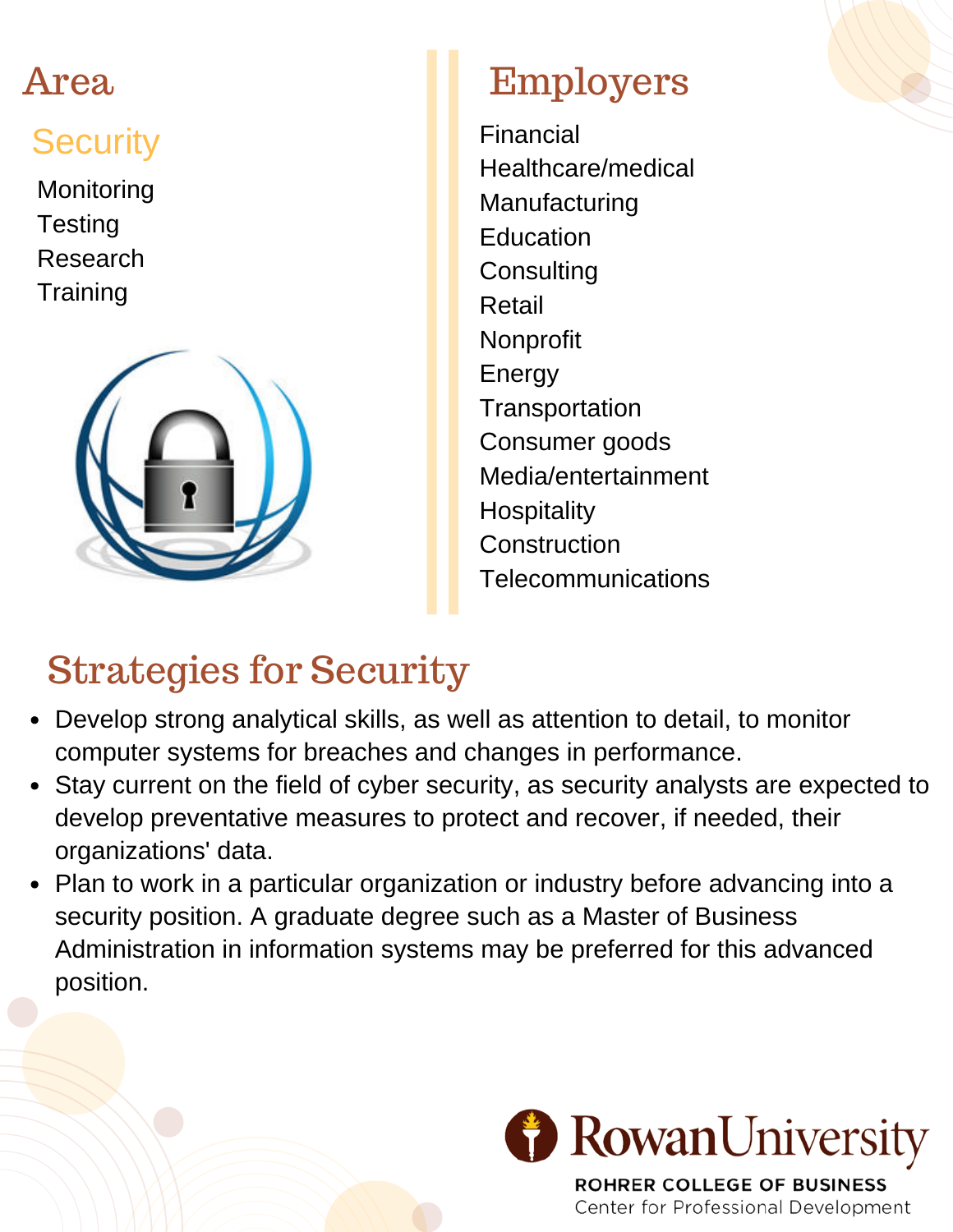## Web Development

#### **Website:**

**Design** Programming/Development Management Administration

## Employers

Internet-related companies including: **Browsers** Search engines Website design services Most areas of business, industry and government

## Strategies for Web Development

- Gain experience in web development or maintenance through part-time jobs or internships.
- Seek expertise in information architecture and usability.
- Volunteer to design web sites for student organizations or community groups.
- Learn web-related programming languages.
- Develop problem solving and creative thinking skills.
- Learn to work effectively in a team by participating in group projects or student organizations.

### **Consulting**

Software development Protection and Fraud Analytics Professional Services

## Area Employers

Consulting firms Self-employed

## Strategies for Consulting

- Develop exceptional analytical and interpersonal skills for communicating with clients.
- Obtain a strong technical knowledge of computers, a background in business management and experience in systems analysis.
- **Become familiar with various programming languages and operating systems.**
- Earn applicable certifications.
- Demonstrate abilities to self-motivate and work independently.